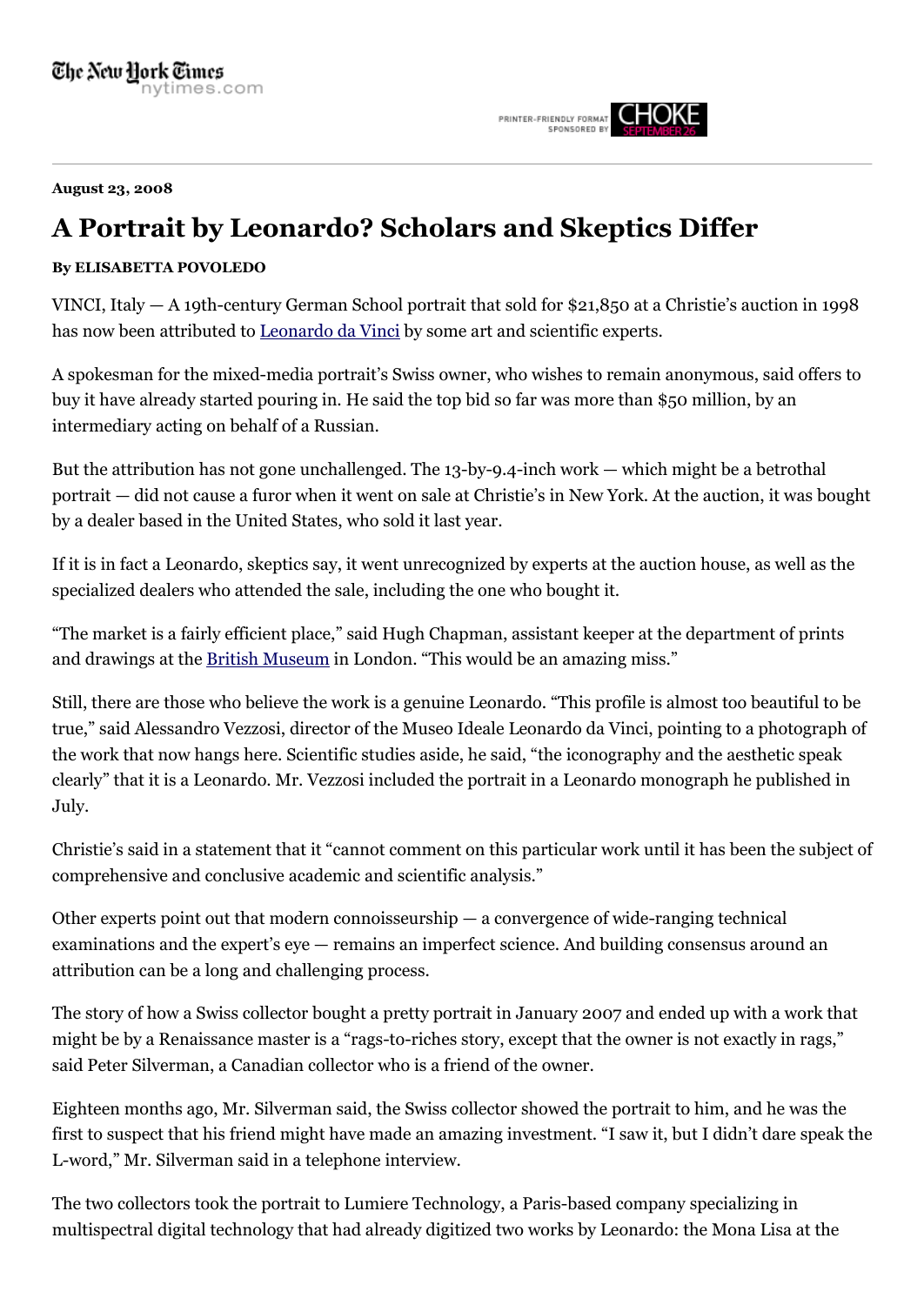[Louvre](http://topics.nytimes.com/top/reference/timestopics/organizations/l/louvre/index.html?inline=nyt-org) and "Lady With an Ermine" at the Czartoryski Museum in Krakow, Poland.

"The first time that the owner gave me this drawing he didn't say a thing; the author was secret," said Pascal Cotte, Lumiere Technology's chief technical officer.

Though Mr. Cotte carried out a series of tests on the work for nearly four weeks, he said, it did not take him long to come up with a name. "I went to the owner and said, 'I have a feeling it's a drawing by Leonardo,' and he said, 'We're here for just that.' "

In June, Lumiere announced that its examination had led to the authentication of the work as a Leonardo.

Carbon 14-dating tests carried out by the Swiss Federal Institute of Technology Zurich and released this month place the work's date between 1440 and 1650.

But art dealers and art historians interviewed recently had mixed opinions about the portrait. Scientific tests "can be very useful, but they can't guarantee an attribution because the first criterion is quality and that can't be discerned through mechanical means," said Jean-Luc Baroni, a London-based art dealer.

Nicholas Turner, a former curator of drawings at the British Museum and the [J. Paul Getty Museum](http://topics.nytimes.com/top/reference/timestopics/organizations/g/getty_j_paul_museum/index.html?inline=nyt-org) in Los Angeles, saw the work last December and was struck by the left-handed shading — Leonardo was lefthanded — as well as the physiognomy and the details. They all point in the direction of Leonardo, he said, adding, "I recommended that that avenue of inquiry be pursued among Leonardo specialists."

After viewing the digitized images produced by Lumiere, Mr. Turner discounted the possibility that the work could be a fake. "Fakes fall apart, especially when you magnify them," he said. "It's difficult to produce anything that can convince people that they're genuine."

Carlo Pedretti, the Armand Hammer Chair in Leonardo Studies at the University of California, Los Angeles, described the portrait as "a magnificent thing, worthy of Leonardo, even if strangely cool and lifeless." If it really is by Leonardo, he said, it would be a discovery comparable to the "early 19th-century reestablishment" of "The Lady With the Ermine" as an autograph work.

That is reason enough to encourage further tests and consultations with art historians at scholarly institutions, Professor Pedretti said. "I am prepared to be fully convinced that it's a Leonardo, but let's say I'm still on the cautious side."

Martin Kemp, a professor of art history at [Oxford University](http://topics.nytimes.com/top/reference/timestopics/organizations/o/oxford_university/index.html?inline=nyt-org), said, "Throw everything at it." He said that he had not seen the original, which is kept in a Swiss vault, but that based on the digital images he was "pretty convinced that it's the real thing."

[Other experts are more skeptical. Carmen C. Bambach, curator of drawings and prints at the Metropolitan](http://topics.nytimes.com/top/reference/timestopics/organizations/m/metropolitan_museum_of_art/index.html?inline=nyt-org) Museum of Art in New York and one of the world's leading Leonardo specialists, said in an e-mail exchange that based on the photograph of the portrait the "work does not seem to resemble the drawings and paintings by the great master."

Others have noted that it would be the first work by Leonardo on vellum. "It makes the portrait harder to compare to a more validated Leonardo," said Claire Farago, an expert in the intellectual tradition of Leonardo who teaches at the [University of Colorado](http://topics.nytimes.com/top/reference/timestopics/organizations/u/university_of_colorado/index.html?inline=nyt-org) at Boulder. She pointed out that there were many painters working in Leonardo's circle emulating his style.